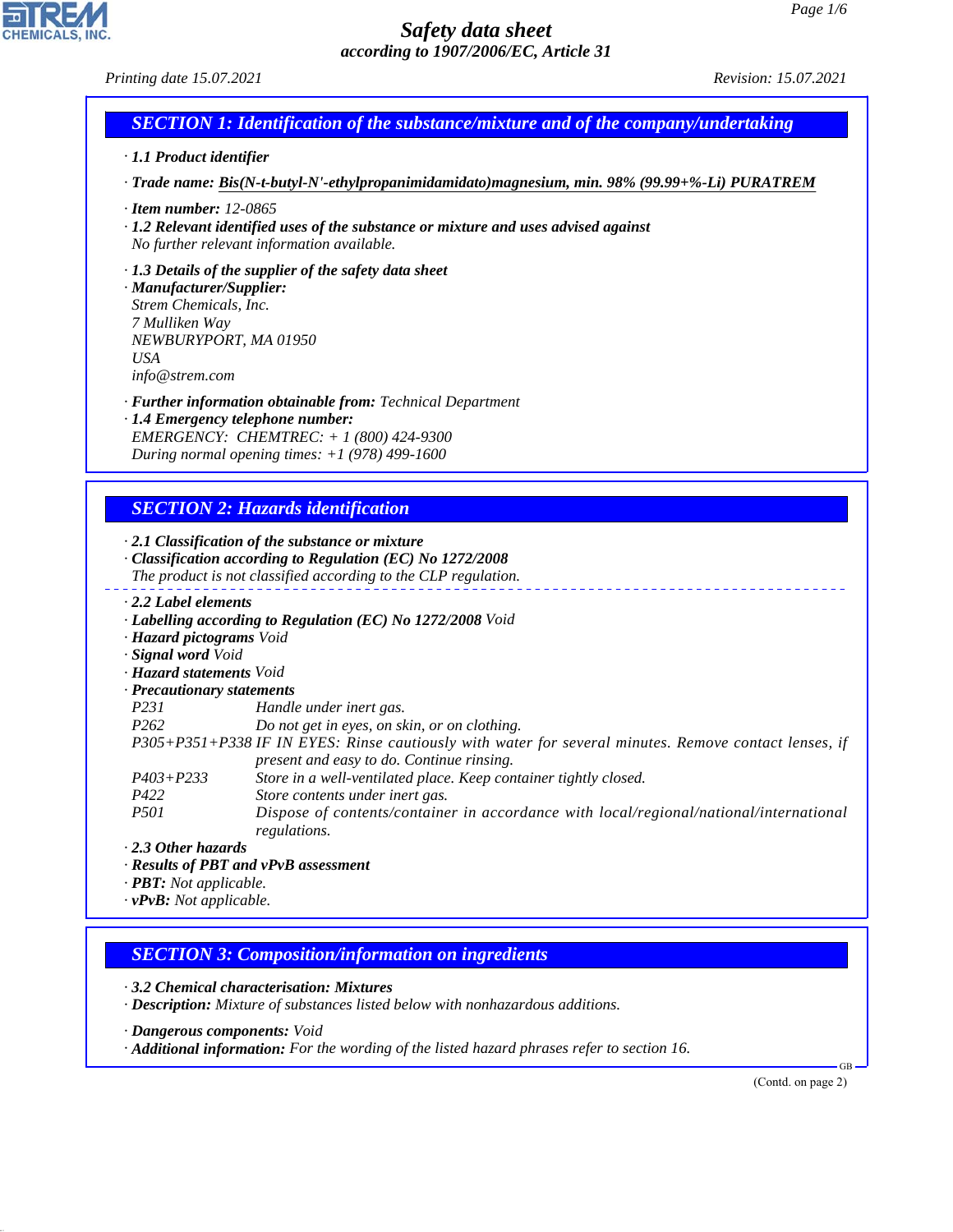*Printing date 15.07.2021 Revision: 15.07.2021*

*Trade name: Bis(N-t-butyl-N'-ethylpropanimidamidato)magnesium, min. 98% (99.99+%-Li) PURATREM*

(Contd. of page 1)

### *SECTION 4: First aid measures*

- *· 4.1 Description of first aid measures*
- *· General information: No special measures required.*
- *· After inhalation: Supply fresh air; consult doctor in case of complaints.*
- *· After skin contact: Generally the product does not irritate the skin.*
- *· After eye contact: Rinse opened eye for several minutes under running water. Then consult a doctor.*
- *· After swallowing: If symptoms persist consult doctor.*
- *· 4.2 Most important symptoms and effects, both acute and delayed No further relevant information available.*
- *· 4.3 Indication of any immediate medical attention and special treatment needed*
- *No further relevant information available.*

### *SECTION 5: Firefighting measures*

- *· 5.1 Extinguishing media*
- *· Suitable extinguishing agents: Use fire extinguishing methods suitable to surrounding conditions.*
- *· 5.2 Special hazards arising from the substance or mixture No further relevant information available.*
- *· 5.3 Advice for firefighters*
- *· Protective equipment: No special measures required.*

### *SECTION 6: Accidental release measures*

- *· 6.1 Personal precautions, protective equipment and emergency procedures Not required.*
- *· 6.2 Environmental precautions: No special measures required.*
- *· 6.3 Methods and material for containment and cleaning up:*
- *Dispose contaminated material as waste according to item 13.*
- *· 6.4 Reference to other sections*
- *See Section 7 for information on safe handling.*
- *See Section 8 for information on personal protection equipment.*
- *See Section 13 for disposal information.*

### *SECTION 7: Handling and storage*

- *· 7.1 Precautions for safe handling No special measures required. Open and handle receptacle with care.*
- *· Handling: Handle under inert gas.*

44.1.1

- *· Information about fire and explosion protection: No special measures required.*
- *· 7.2 Conditions for safe storage, including any incompatibilities*
- *· Storage: Store contents under inert gas.*
- *· Requirements to be met by storerooms and receptacles: No special requirements.*
- *· Information about storage in one common storage facility: Not required.*
- *· Further information about storage conditions: Store in cool, dry conditions in well sealed receptacles.*
- *· 7.3 Specific end use(s) No further relevant information available.*

*SECTION 8: Exposure controls/personal protection*

*· Additional information about design of technical facilities: No further data; see item 7.*

(Contd. on page 3)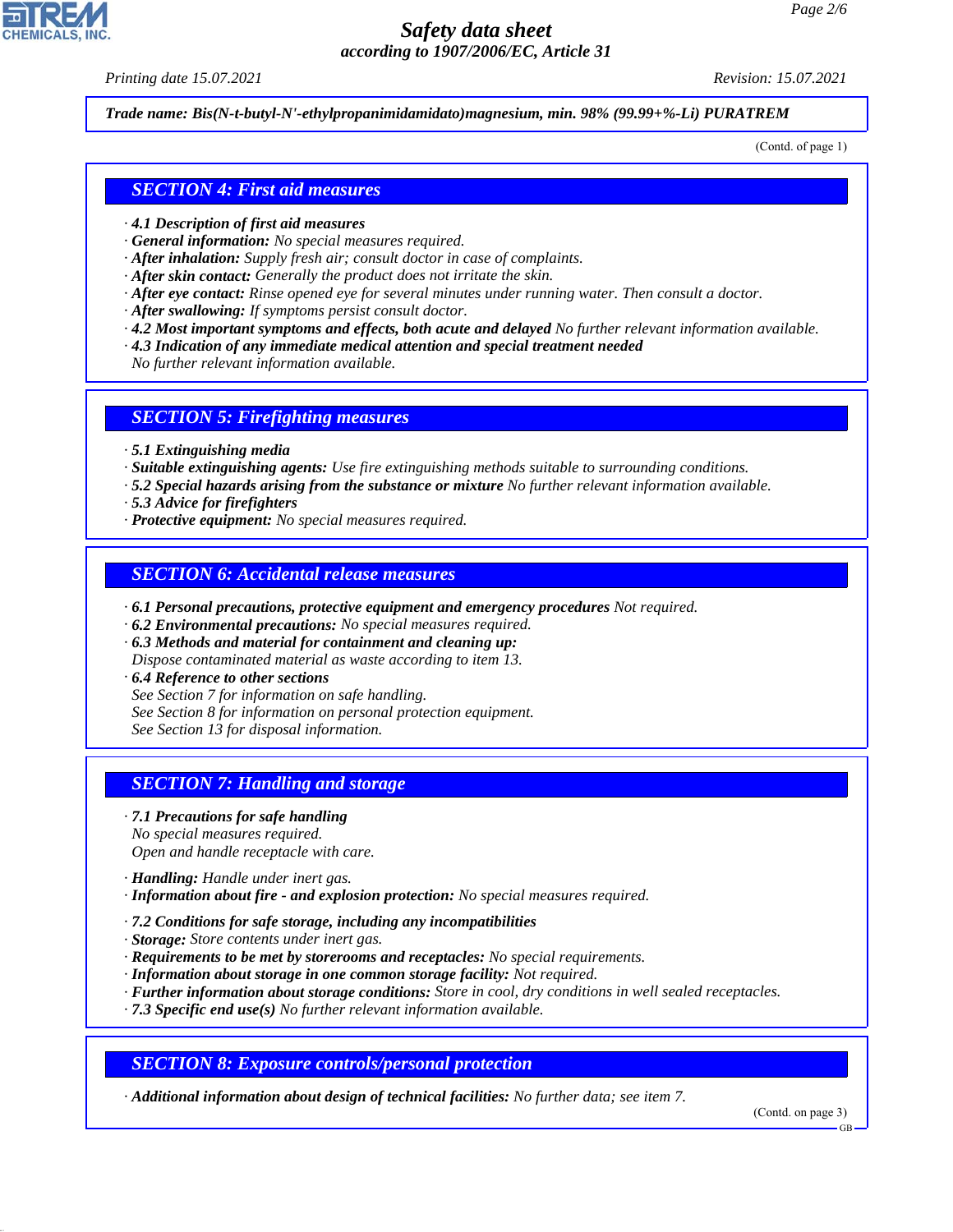### *Printing date 15.07.2021 Revision: 15.07.2021*

*Trade name: Bis(N-t-butyl-N'-ethylpropanimidamidato)magnesium, min. 98% (99.99+%-Li) PURATREM*

(Contd. of page 2)

- *· 8.1 Control parameters*
- *· Ingredients with limit values that require monitoring at the workplace:*
- *The product does not contain any relevant quantities of materials with critical values that have to be monitored at the workplace.*
- *· Additional information: The lists valid during the making were used as basis.*
- *· 8.2 Exposure controls*
- *· Personal protective equipment:*
- *· General protective and hygienic measures:*
- *The usual precautionary measures are to be adhered to when handling chemicals.*
- *· Respiratory protection: Not required.*
- *· Protection of hands:*



44.1.1

\_S*Protective gloves*

*The glove material has to be impermeable and resistant to the product/ the substance/ the preparation. Due to missing tests no recommendation to the glove material can be given for the product/ the preparation/ the chemical mixture.*

*Selection of the glove material on consideration of the penetration times, rates of diffusion and the degradation · Material of gloves*

*The selection of the suitable gloves does not only depend on the material, but also on further marks of quality and varies from manufacturer to manufacturer. As the product is a preparation of several substances, the resistance of the glove material can not be calculated in advance and has therefore to be checked prior to the application.*

*· Penetration time of glove material*

*The exact break through time has to be found out by the manufacturer of the protective gloves and has to be observed.*

*· Eye protection: Safety glasses*

| · 9.1 Information on basic physical and chemical properties |                                               |  |
|-------------------------------------------------------------|-----------------------------------------------|--|
| <b>General Information</b><br>$\cdot$ Appearance:           |                                               |  |
| Form:                                                       | Solid                                         |  |
| Colour:                                                     | Whitish                                       |  |
| · Odour:                                                    | Characteristic                                |  |
| · Odour threshold:                                          | Not determined.                               |  |
| $\cdot$ pH-value:                                           | Not applicable.                               |  |
| Change in condition                                         |                                               |  |
| Melting point/freezing point:                               | Undetermined.                                 |  |
| Initial boiling point and boiling range: Undetermined.      |                                               |  |
| · Flash point:                                              | Not applicable.                               |  |
| · Flammability (solid, gas):                                | Product is not flammable.                     |  |
| · Ignition temperature:                                     |                                               |  |
| Decomposition temperature:                                  | Not determined.                               |  |
| · Auto-ignition temperature:                                | Product is not selfigniting.                  |  |
| · Explosive properties:                                     | Product does not present an explosion hazard. |  |
| $\cdot$ Explosion limits:                                   |                                               |  |
| Lower:                                                      | Not determined.                               |  |
| <b>Upper:</b>                                               | Not determined.                               |  |
|                                                             | (Contd. on page $4$ )                         |  |

GB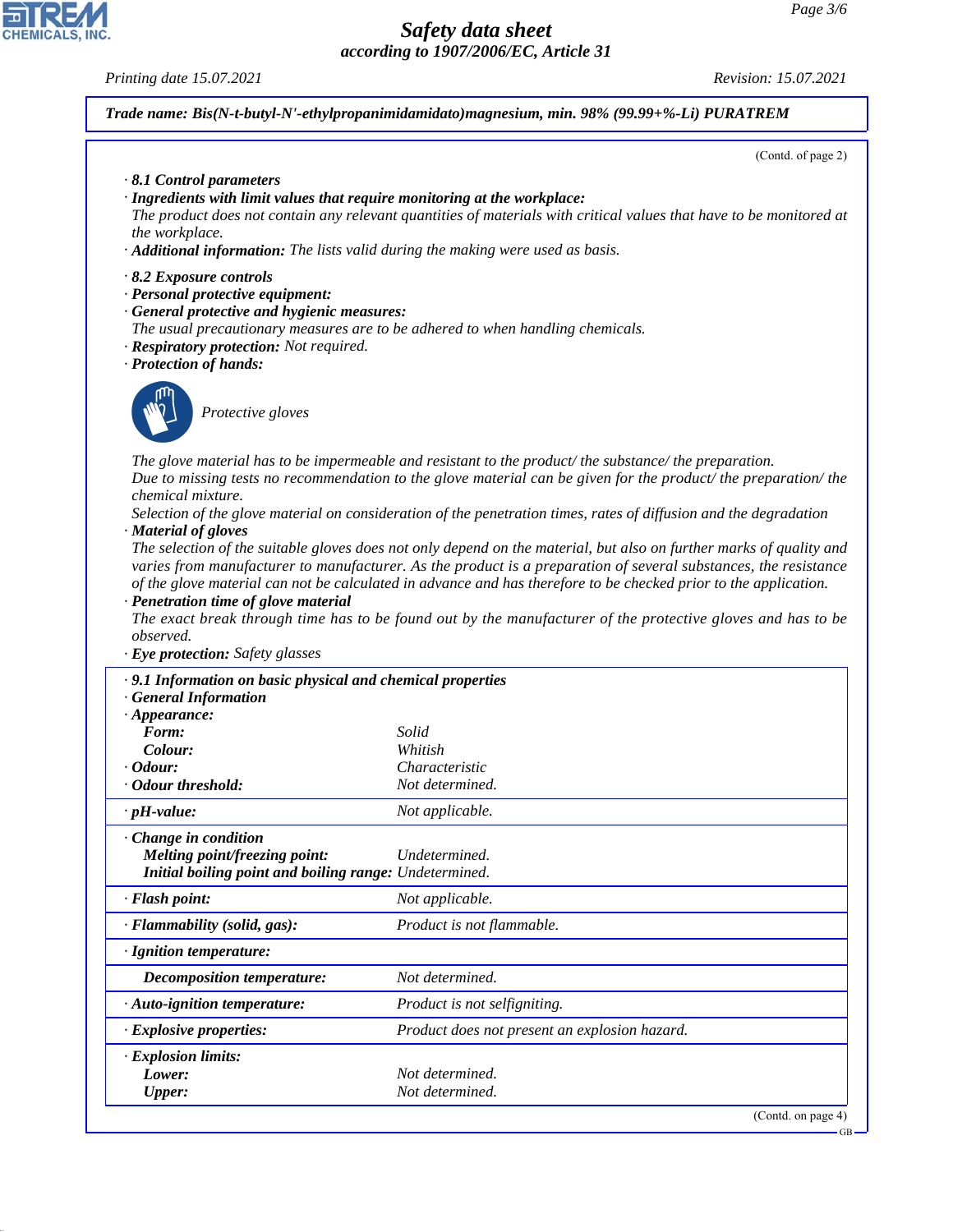*Printing date 15.07.2021 Revision: 15.07.2021*

*Trade name: Bis(N-t-butyl-N'-ethylpropanimidamidato)magnesium, min. 98% (99.99+%-Li) PURATREM*

|                                           | (Contd. of page 3)                         |
|-------------------------------------------|--------------------------------------------|
| · Vapour pressure:                        | Not applicable.                            |
| $\cdot$ Density:                          | Not determined.                            |
| · Relative density                        | Not determined.                            |
| · Vapour density                          | Not applicable.                            |
| $\cdot$ Evaporation rate                  | Not applicable.                            |
| · Solubility in / Miscibility with        |                                            |
| water:                                    | <i>Insoluble.</i>                          |
| · Partition coefficient: n-octanol/water: | Not determined.                            |
| $\cdot$ Viscosity:                        |                                            |
| Dynamic:                                  | Not applicable.                            |
| Kinematic:                                | Not applicable.                            |
| · Solvent content:                        |                                            |
| Organic solvents:                         | $0.0\%$                                    |
| $VOC$ (EC)                                | $0.00\%$                                   |
| · 9.2 Other information                   | No further relevant information available. |

# *SECTION 10: Stability and reactivity*

*· 10.1 Reactivity No further relevant information available.*

- *· 10.2 Chemical stability*
- *· Thermal decomposition / conditions to be avoided: No decomposition if used according to specifications.*
- *· 10.3 Possibility of hazardous reactions No dangerous reactions known.*
- *· 10.4 Conditions to avoid No further relevant information available.*
- *· 10.5 Incompatible materials: No further relevant information available.*
- *· 10.6 Hazardous decomposition products: No dangerous decomposition products known.*

### *SECTION 11: Toxicological information*

*· 11.1 Information on toxicological effects*

*· Acute toxicity Based on available data, the classification criteria are not met.*

*· Primary irritant effect:*

- *· Skin corrosion/irritation Based on available data, the classification criteria are not met.*
- *· Serious eye damage/irritation Based on available data, the classification criteria are not met.*
- *· Respiratory or skin sensitisation Based on available data, the classification criteria are not met.*
- *· CMR effects (carcinogenity, mutagenicity and toxicity for reproduction)*
- *· Germ cell mutagenicity Based on available data, the classification criteria are not met.*
- *· Carcinogenicity Based on available data, the classification criteria are not met.*
- *· Reproductive toxicity Based on available data, the classification criteria are not met.*
- *· STOT-single exposure Based on available data, the classification criteria are not met.*
- *· STOT-repeated exposure Based on available data, the classification criteria are not met.*
- *· Aspiration hazard Based on available data, the classification criteria are not met.*

### *SECTION 12: Ecological information*

*· 12.1 Toxicity*

44.1.1

*· Aquatic toxicity: No further relevant information available.*

*· 12.2 Persistence and degradability No further relevant information available.*

(Contd. on page 5)

GB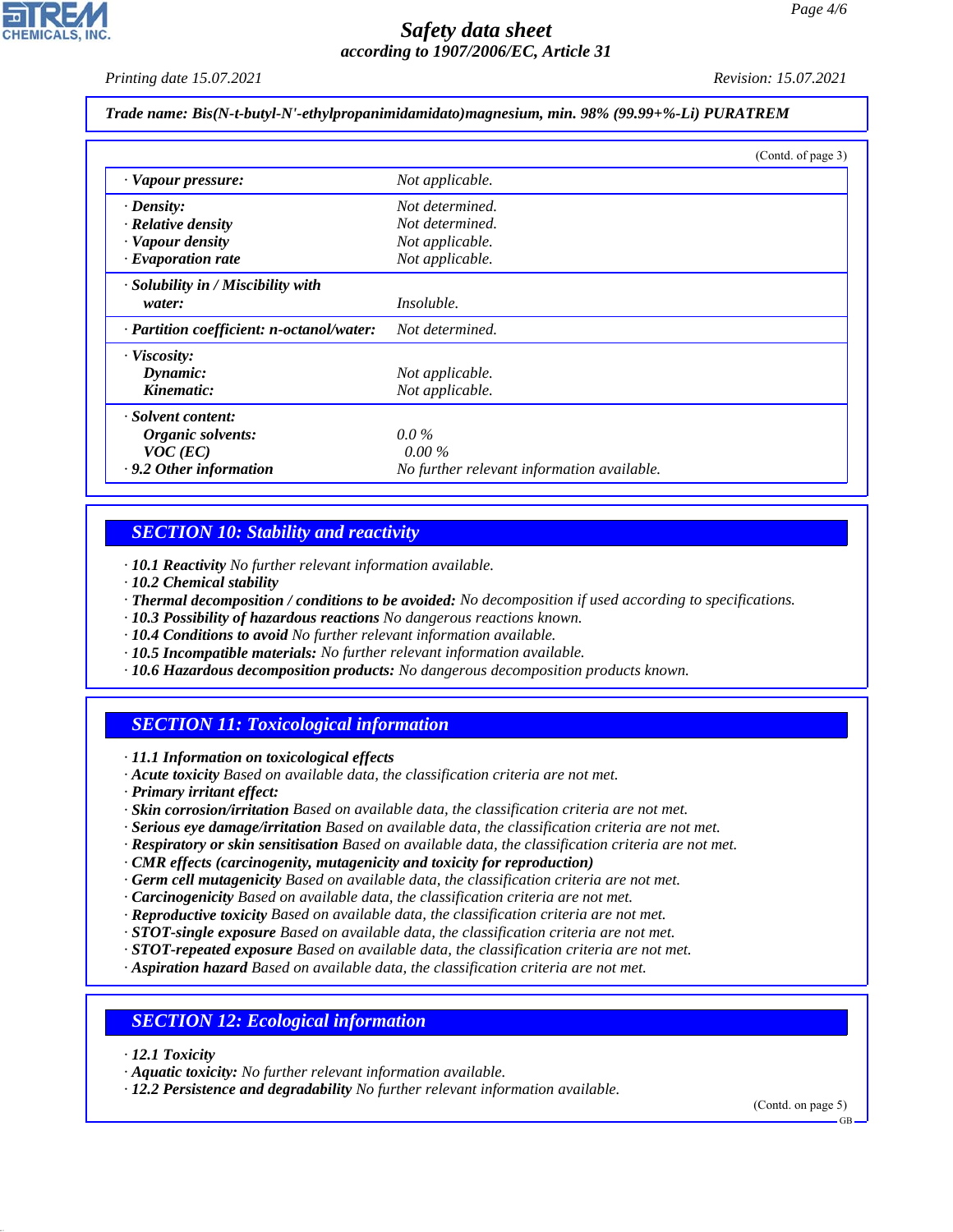*Printing date 15.07.2021 Revision: 15.07.2021*

(Contd. of page 4)

*Trade name: Bis(N-t-butyl-N'-ethylpropanimidamidato)magnesium, min. 98% (99.99+%-Li) PURATREM*

- *· 12.3 Bioaccumulative potential No further relevant information available.*
- *· 12.4 Mobility in soil No further relevant information available.*
- *· Additional ecological information:*
- *· General notes: Not known to be hazardous to water.*
- *· 12.5 Results of PBT and vPvB assessment*
- *· PBT: Not applicable.*
- *· vPvB: Not applicable.*
- *· 12.6 Other adverse effects No further relevant information available.*

### *SECTION 13: Disposal considerations*

- *· 13.1 Waste treatment methods*
- *· Recommendation Disposal must be made according to official regulations.*
- *· Uncleaned packaging:*
- *· Recommendation: Disposal must be made according to official regulations.*

### *SECTION 14: Transport information*

| $\cdot$ 14.1 UN-Number<br>· ADR, ADN, IMDG, IATA               | not regulated   |  |
|----------------------------------------------------------------|-----------------|--|
|                                                                |                 |  |
| $\cdot$ 14.2 UN proper shipping name<br>· ADR, ADN, IMDG, IATA | not regulated   |  |
| $\cdot$ 14.3 Transport hazard class(es)                        |                 |  |
| · ADR, ADN, IMDG, IATA                                         |                 |  |
| · Class                                                        |                 |  |
|                                                                | not regulated   |  |
| · 14.4 Packing group                                           |                 |  |
| · ADR, IMDG, IATA                                              | not regulated   |  |
| $\cdot$ 14.5 Environmental hazards:                            | Not applicable. |  |
| $\cdot$ 14.6 Special precautions for user                      | Not applicable. |  |
| $\cdot$ 14.7 Transport in bulk according to Annex II of        |                 |  |
| <b>Marpol and the IBC Code</b>                                 | Not applicable. |  |
| · UN "Model Regulation":                                       | not regulated   |  |

# *SECTION 15: Regulatory information*

*· 15.1 Safety, health and environmental regulations/legislation specific for the substance or mixture*

*· Directive 2012/18/EU*

44.1.1

- *· Named dangerous substances ANNEX I None of the ingredients is listed.*
- *· 15.2 Chemical safety assessment: A Chemical Safety Assessment has not been carried out.*

### *SECTION 16: Other information*

*This information is based on our present knowledge. However, this shall not constitute a guarantee for any specific product features and shall not establish a legally valid contractual relationship.*

(Contd. on page 6)

GB